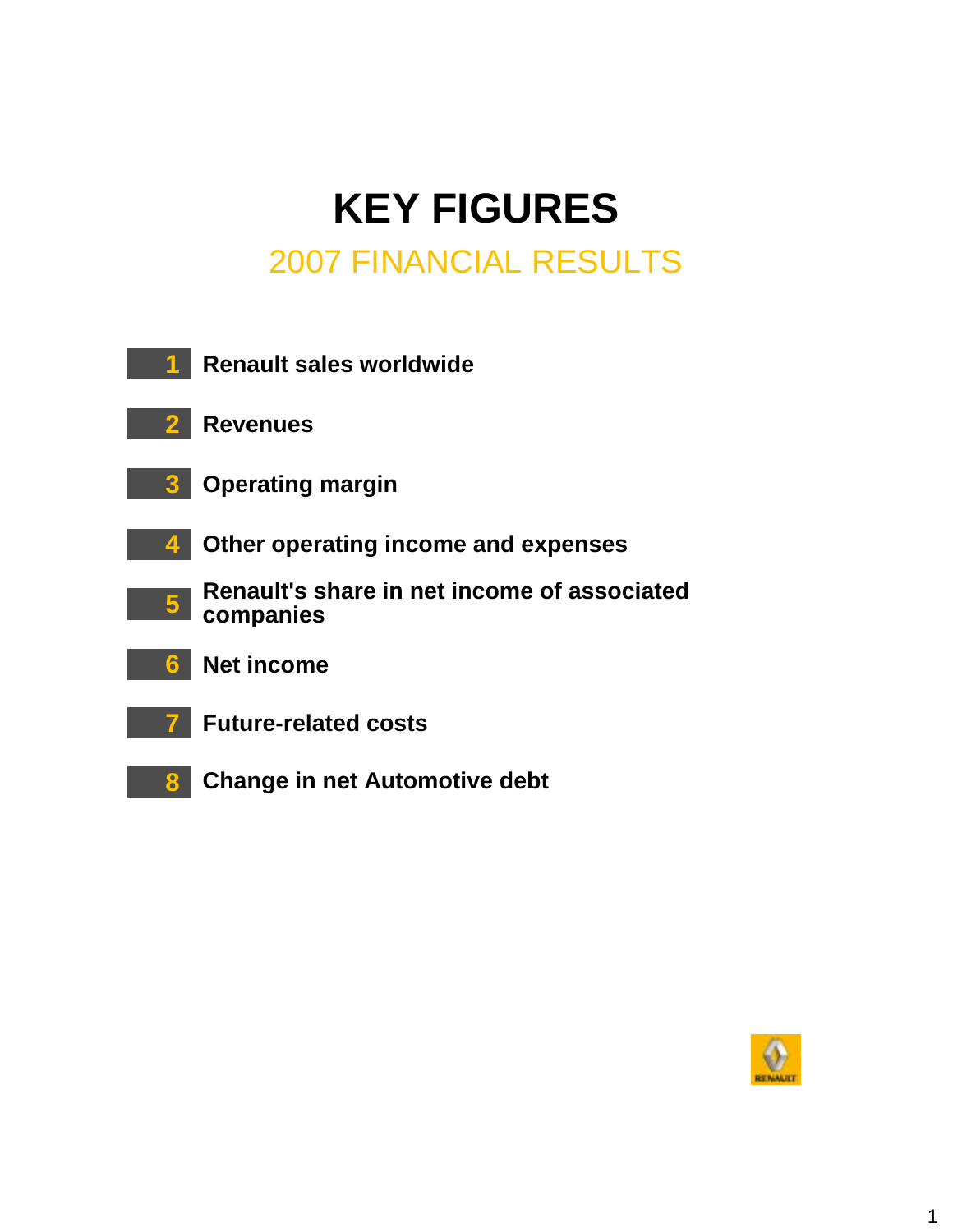### **1. RENAULT SALES WORLDWIDE**

#### *Worldwide sales by brand*



! **In 2007, Renault sales (1) totaled 2,484,472 units,** up 2.1% on 2006.

- ! **In Europe, with 1,593,243 units sold, the Renault Group holds an 8.8% combined market share for passenger cars and light commercial vehicles.** On an automotive market characterized by weak growth of +1.5% and fierce competition, Renault sales decreased by 4.1%. The situation turned around in the second half and sales rose 4.6% in the last quarter.
- **The Renault Group's product offensive began in 2007, with the launch of Logan Van, New Twingo, New Laguna** Sedan and Estate, QM5 and Sandero. Logan's success has been confirmed: 367,745 units sold under the two brands Renault and Dacia, for a total increase in growth of 48%. Since New Twingo's launch in mid-june in France, Italy and Slovenia, and during the second half in ten other European countries, 56,000 units were sold. New Twingo is the segment leader in France with 32,408 units sold. New Laguna, a vehicle that embodies the quality commitment of Renault Commitment 2009, was launched over several days in 15 European countries since October. It was warmly welcomed. After two and a half months of commercialization, more than 22,700 Lagunas were sold, including more than 12,000 in France.
- Group sales in the Euromed, Americas and Asia-Africa Regions rose 16.3%, accounting for 35% of total **worldwide sales, compared with 30% in 2006.** Renault brand grew its sales by 0.9%, Dacia by 17.2% thanks to Logan, and Renault Samsung Motors slightly decreased (-1.5%).

- In the Euromed Region, Group sales rose 11.5% to 424,431 passenger cars and light commercial vehicles thanks to the high performance of the Renault brand.

- In the Americas Region, where it is represented mainly by the Renault brand, the Group grew sales (PC and LCV) by 32.2% amid dynamic market conditions. Growth was particularly strong in Argentina (39%), Brazil (42,4%) and Venezuela (126,8%), where sales grew faster than the market.

- In Asia-Africa, Group sales increased 9.8% and Renault brand sales rose 35.9% to 71,372 units. In South Korea, sales of Renault Samsung Motors slightly decreased at 117,203 units (-1.5%). QM5, the Group's first crossover vehicle was launched mid-December 2007.

<sup>(2)</sup> The term "Europe" includes Western Europe (France, Germany, Italy, UK, Spain, Netherlands, Belgium, Luxembourg, Portugal, Switzerland, Austria, Sweden,<br>Finland, Norway, Denmark, Iceland, Ireland and Greece) and Central Slovenia, Serbia, Montenegro).



<sup>(1)</sup> The term "sales" includes registrations of new vehicles plus invoicing for certain geographical regions.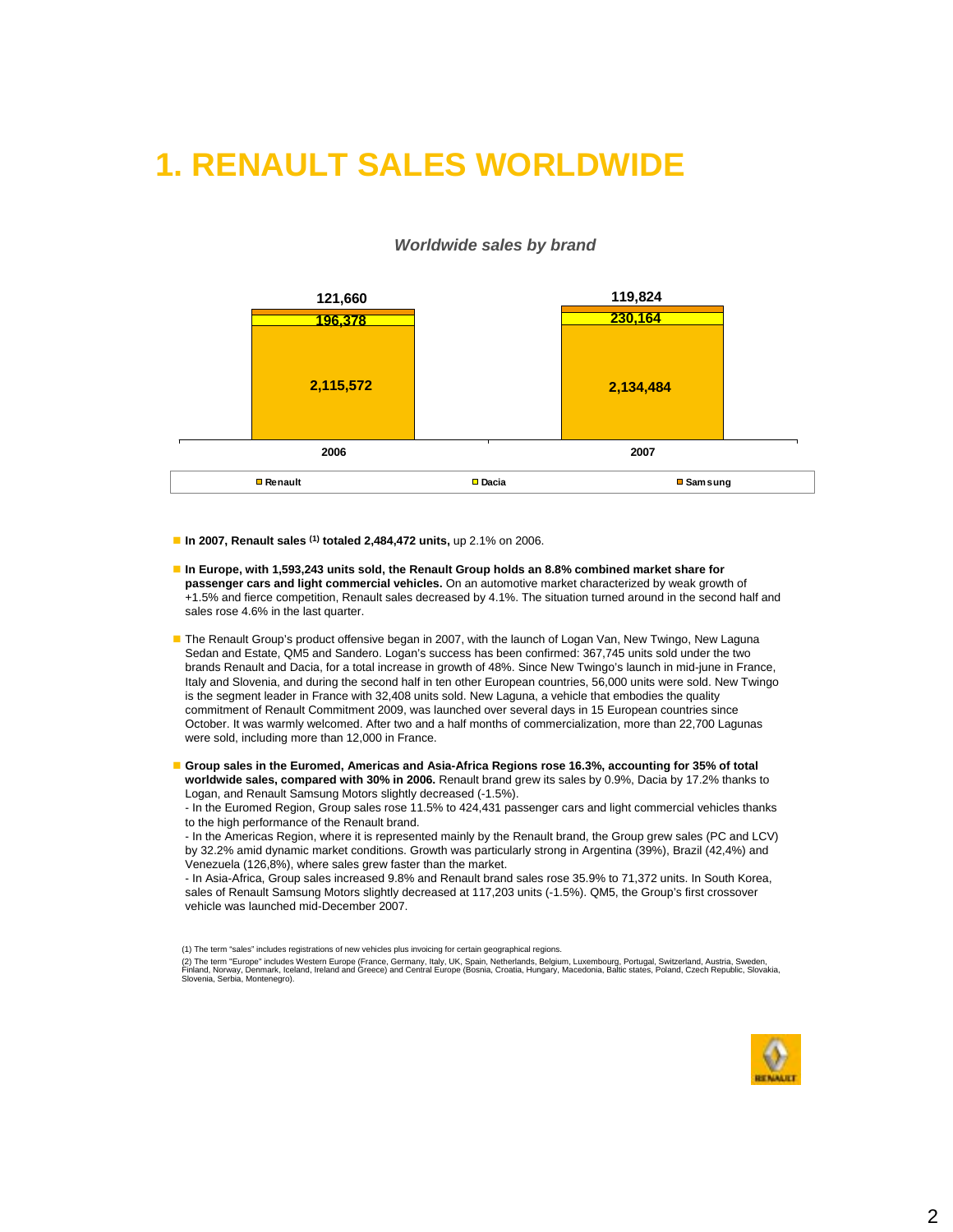## **2. REVENUES**

|                    | 2007   |         |                  | 2006          |               |
|--------------------|--------|---------|------------------|---------------|---------------|
| $\epsilon$ million | H1     | H2      | <b>Full year</b> | 2007(1) scope | $\frac{0}{0}$ |
| Automobile         | 19,567 | 19,112  | 38,679           | 38,058        | $+1.6%$       |
| Sales Financing    | 995    | 1,008   | 2,003            | 1,911         | $+4.8%$       |
| <b>Total</b>       | 20,562 | 20, 120 | 40,682           | 39,969        | $+1.8%$       |

■ Group revenues came to <del>€4</del>0,682 million in 2007, up 1.8% on a consistent basis compared with the same period in 2006.

- **T** The contribution from **Automobile** was up 1.6% on a consistent basis to €38,679 million, as a result of two trends:
	- Revenue growth was shaped by two factors:
		- **. The revenue contribution from the France and Europe Regions fell 2.6%, in a highly** competitive market. The situation turned around in the second half at an accelerated pace in the last quarter, with a lift from the launch of new products
		- **The contribution from the other Regions Euromed, Americas and Asia-Africa was up** 3.1%, chiefly on volume growth and a better product mix
	- **Other factors included:** 
		- **.** Sales of powertrains and built-up vehicles to partners made a positive contribution of 1.2 points.
- Sales Financing contributed €2,003 million to Group revenues, stable on 2006.

(1) To allow comparisons, 2006 data have been restated to conform to the 2007 presentation.

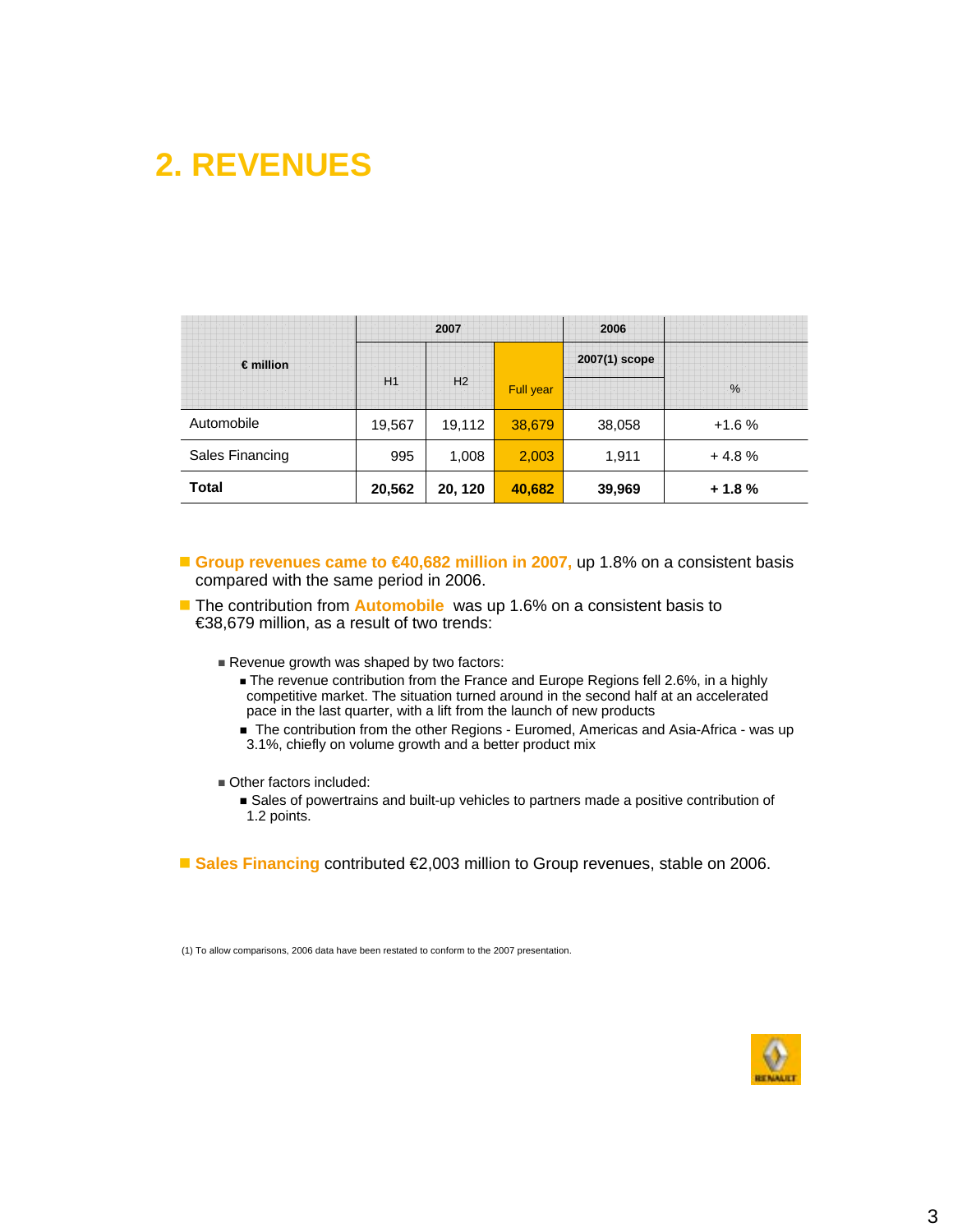## **3. OPERATING MARGIN**

| $\epsilon$ million     | 2007   | 2006   |
|------------------------|--------|--------|
| <b>Automobile</b>      | 882    | 571    |
| % of revenues          | 2.3%   | 1.5%   |
| <b>Sales Financing</b> | 472    | 492    |
| % of revenues          | 23.6 % | 25.6 % |
| <b>Total</b>           | 1,354  | 1,063  |
| % of revenues          | 3.3%   | 2.6%   |

#### *Contributions to Group operating margin*

- ! Group **operating margin** came to €1,354 million in 2007, or 3.3 % of revenues, compared with 2.6% in 2006.
- ! **Automobile** contributed €882 million (2.3 % of revenues), up 54.5 % versus €571 million (1.6% of revenues) in 2006.
- " With adverse economic conditions in 2007, the Automobile operating margin saw a negative currency impact of €154 million and raw material costs up by €270 million.
- " Despite these negative impacts, the operating margin increased owing chiefly to: Improved profitability of international activities The steady performance of the commercial vehicle line-up in Europe
	-
	- Continued cost cutting efforts:
		- purchasing costs fell by €660 million, excluding the impact of raw materials manufacturing and logistics costs improved by €137 millions G&A declined 2%, by €44 million.
		-
- " Special product-recall and warranty extension operations were carried out with a view to preserving the Group's brand image; these resulted in a €152 million increase in warranty-related costs.
- **Sales Financing contributed €472 million to Group operating margin, or 23.6% of its revenues, versus <del>€</del>92 million in** 2006. The slight contraction can be explained by a decline in sales financing business, due to the decrease in commercial activity in Automobile in 2006 and first-half 2007.
- **The operating margin target was surpassed**, in line with Renault Commitment 2009. This outcome was mainly attributable to cost-cutting efforts (purchasing costs were reduced not counting the impact of raw materials, administrative expenses were cut by 2%, and manufacturing and logistics costs improved) and to sales progress in regions outside Europe.

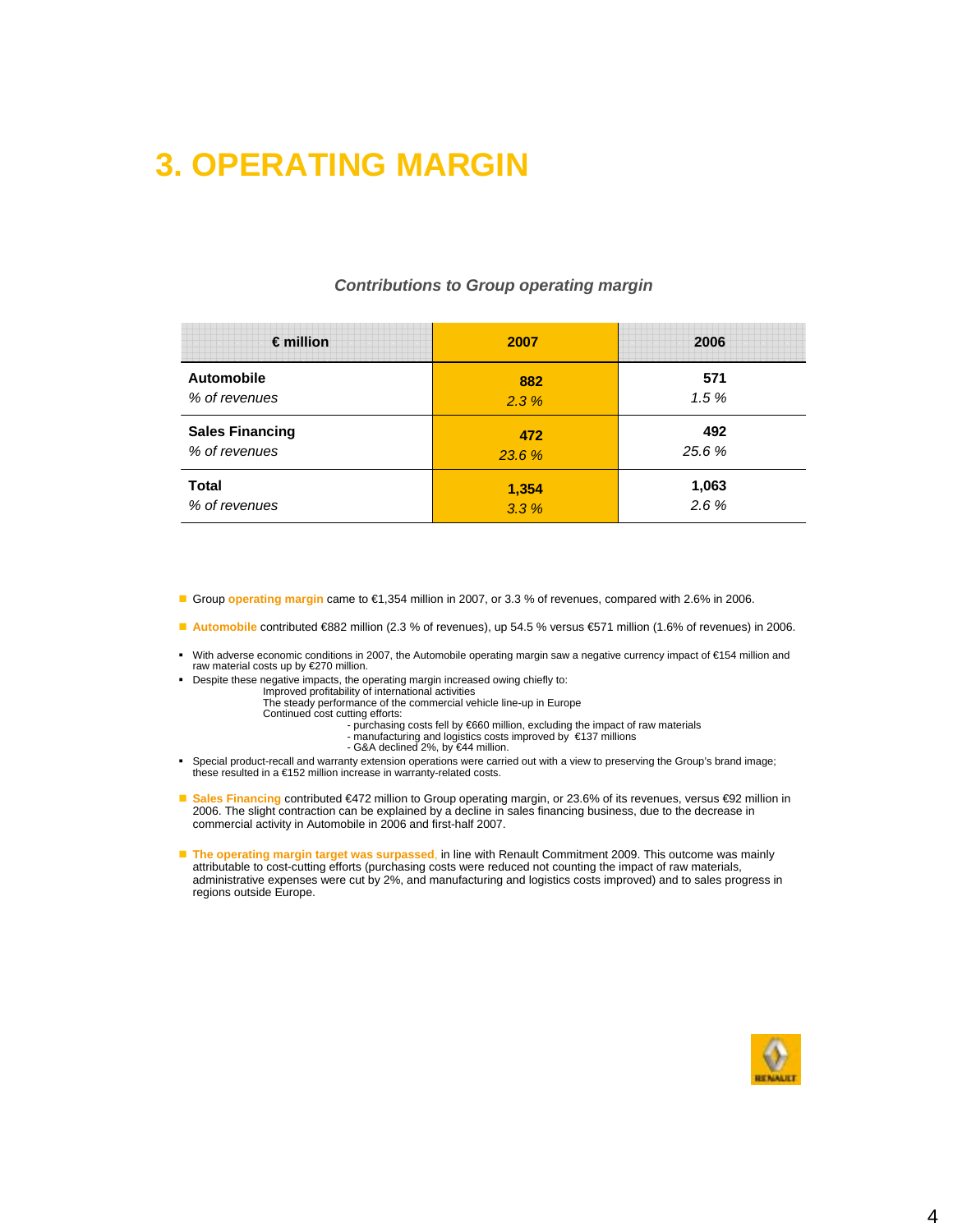### **4. KEY FIGURES**

### Other operating income and expenses



■ Other operating income and expenses showed a net charge of €116 million, compared with a net charge of €191 million in 2006.

This item essentially comprised :

- **€143 million in restructuring and workforce adjustment costs and provisions (compared with €241 million in 2006).**
- ! Capital gains amounting to €86 million, versus €109 million in 2006, on the sale of land in France and Spain.
- ! After recognizing this item, Group **operating income came out at €1,238 million**, versus €877 million in 2006.

### Financial result



- ! **Net financial income was €76 million,** €15 million higher than in 2006. Excluding the exceptional €135 million profit on the sale of Scania securities in 2006, financial income improved by €150 million. That increase can be attributed chiefly to:
	- The lower cost of borrowing in Automobile. Through sound management of its financial assets and liabilities, Automobile continues to optimize the cast of its debt, despite a slight increase in average borrowings over the period.
	- A positive impact of €53 million related to the fair value change in Renault SA redeemable shares at closing market price compared with a charge of €31 million in 2006.

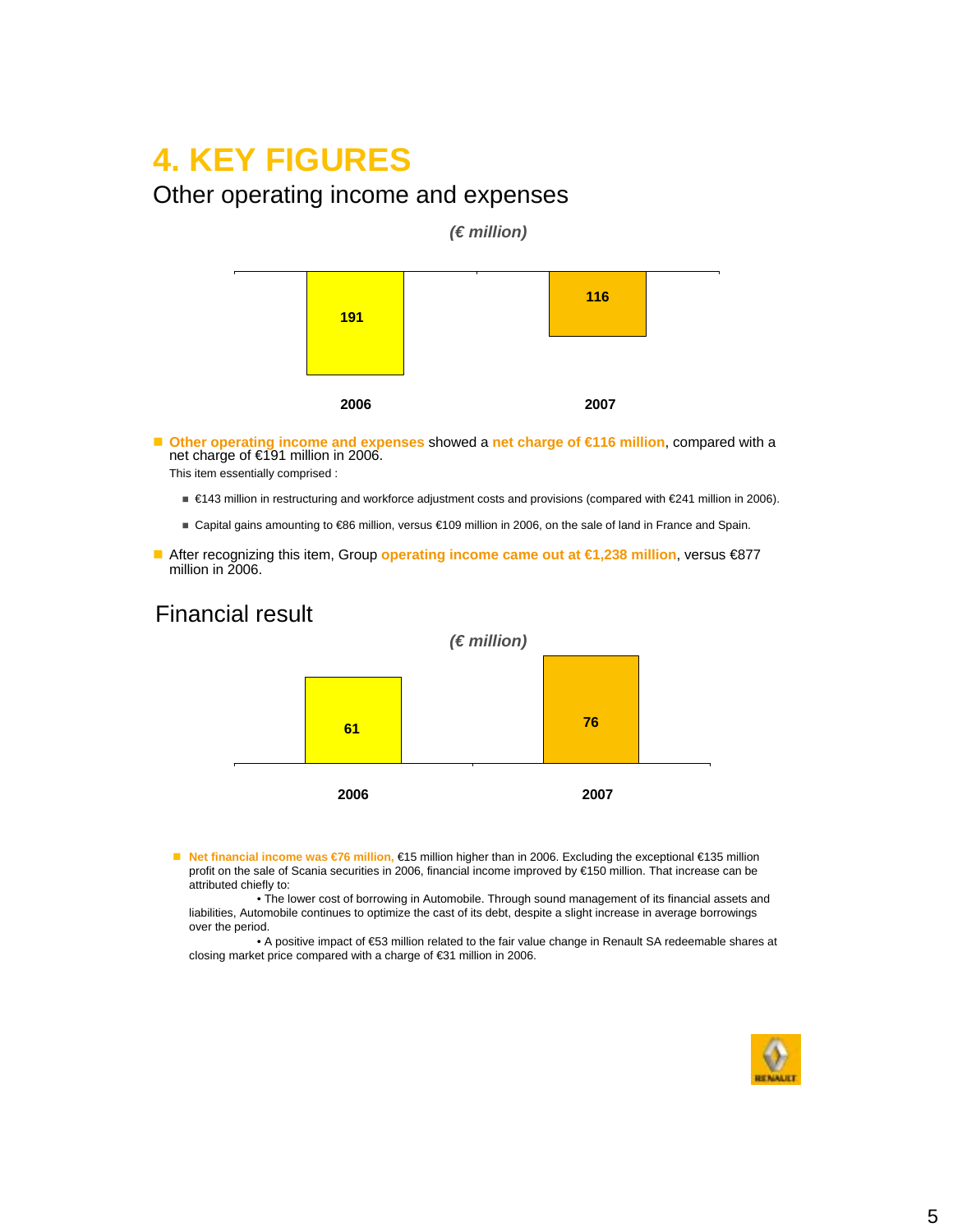## **5. RENAULT'S SHARE IN NET INCOME OF ASSOCIATED COMPANIES**

| $\epsilon$ million         | 2007  | 2006  |
|----------------------------|-------|-------|
| <b>Nissan</b>              | 1,288 | 1,888 |
| Other associated companies | 387   | 389   |
| <b>Total</b>               | 1,675 | 2,277 |

**■In 2007 Renault booked a profit of**  $€1,675$  **million from its** share in the **net income of associated companies**.

- !**Nissan's** contribution to Renault's earnings in 2007 was €1,288 million compared with €1,789 million in 2006 (excluding non-recurring income of €99 million).
- AB Volvo contributed €352 million in 2007, compared with €384 million in 2006.

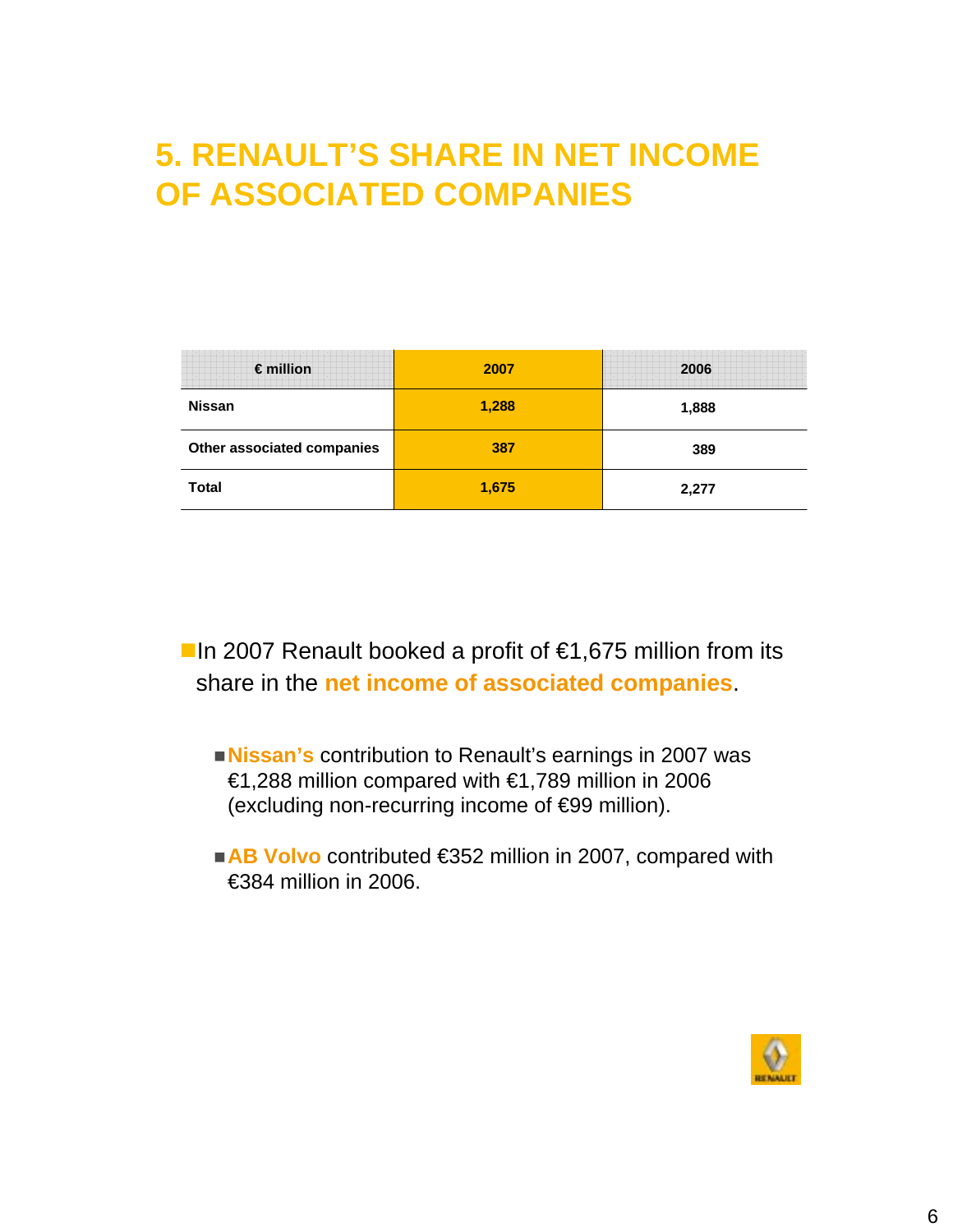### **6. NET INCOME**



*Net income (€ million)* 

- Current and deferred taxes in 2007 amounted to a net charge of €255 million, (equivalent to 2006). The effective tax rate (before the impact of income from associated companies) was 19% in 2007, compared with 27% in 2006, in particular thanks to the continued improvement in the profit outlook in Mercosur, which made it possible to recognize some of the deferred tax assets arising on loss carryforwards in those countries.
- Net income was  $\bigoplus$ ,734 million, compared with  $\bigoplus$ ,960 million in 2006.
- After neutralizing Renault shares held by Nissan and treasury stock, earnings per share came to  $\epsilon$ 10.23, compared with  $\epsilon$ 1.23 in 2006.

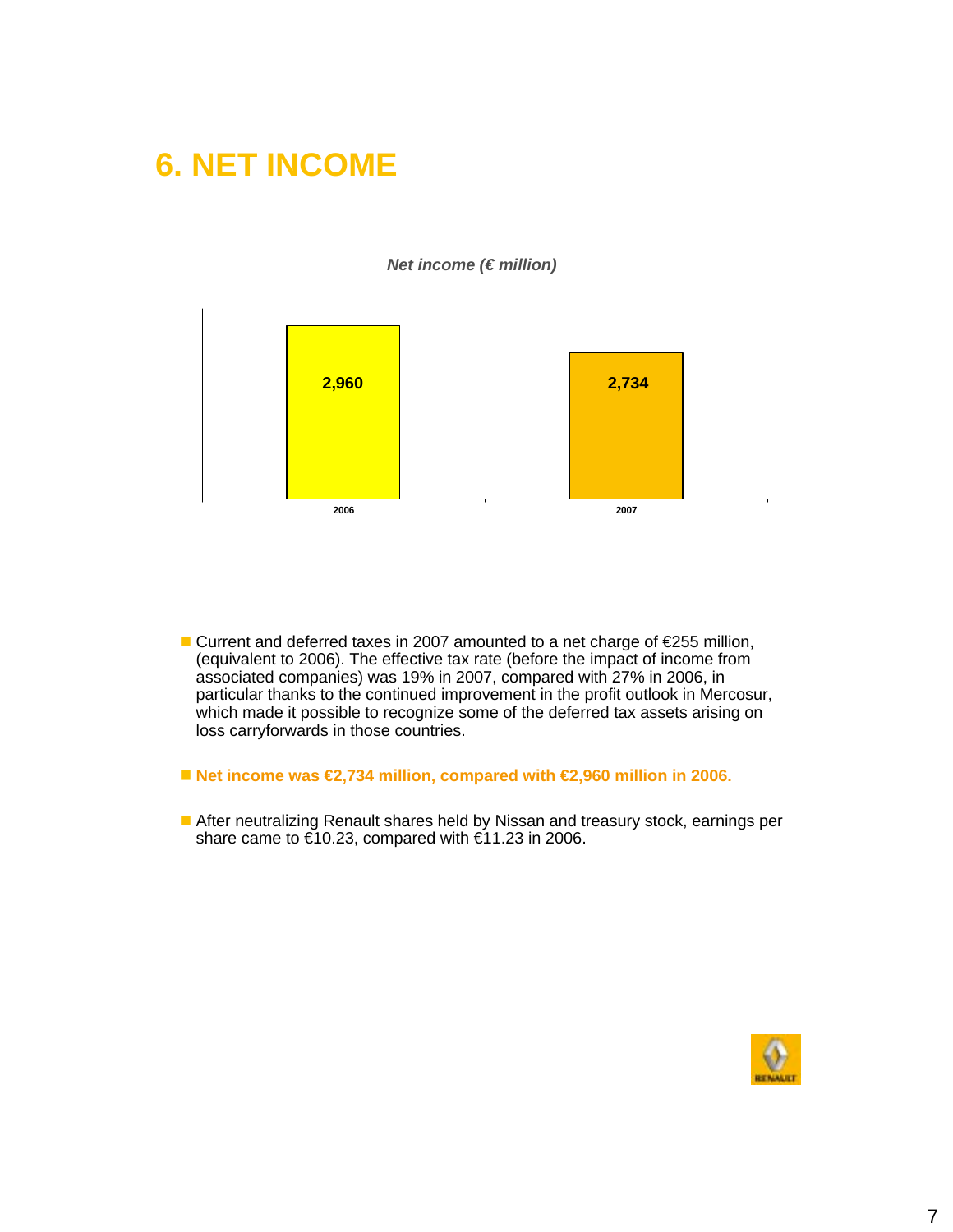### **7. FUTURE-RELATED COSTS**

| $\epsilon$ million                                                                            | 2007     | 2006*    |
|-----------------------------------------------------------------------------------------------|----------|----------|
| Capital expenditure, net of disposals                                                         | 3,558    | 3,492    |
| <b>Capitalized development expenses</b>                                                       | $-1,287$ | $-1,091$ |
| Rental vehicles (net of disposals)                                                            | $-95$    | $-181$   |
| Net capital expenditure excluding capitalized development<br>expenses and rental vehicles (1) | 2,176    | 2,220    |
| % of revenues                                                                                 | 5.3%     | 5.5%     |
| R&D expenses (2)                                                                              | 2,462    | 2,400    |
| % of revenues                                                                                 | 6.1%     | 6.0%     |
| Future-related costs (1)+(2)                                                                  | 4,638    | 4,620    |
| % of revenues                                                                                 | 11.4%    | 11.5%    |

### *Renault Group – Future-related costs*

*\*restated revenues taken into account.*

- **Future-related costs,** i.e. R&D expenses plus net investment (excluding capitalized development expenses and rental vehicles), were equivalent to 11.4% of Group revenues, up €18 million compared to 2006 (€4,620 million
- **Net capital expenditure** by Automobile came to €3,565 million in 2007 (including €1,287 million in capitalized R&D<br>expenses), compared with €3,585 million in 2006 (including €1,091 million in capitalized R&D expenses).
- ! In 2007 **Automobile capital expenditure** was directed primarily at renewing products and components and upgrading facilities.
	- ! In Europe, range-related investment accounted for 69% of total gross outlays. Funds were allocated chiefly to the New Laguna, New Kangoo and the next Mégane.
	- ! Outside Europe, investments accounted for 33% of the total gross spend and were allocated primarily to Romania, Korea, Turkey and Mercosur to extend the range and increase production capacity.
- ! **The main non product-related investments were in quality, working conditions and environmental projects, as in the former years**.
- ! **Research and Development expenses amounted to €2,462 million in 2007**, €62 million higher than in 2006 and equivalent to 6.1% of revenues, versus 6.0% in 2006. This increase is linked to development of the future product line-up under Renault Commitment 2009.